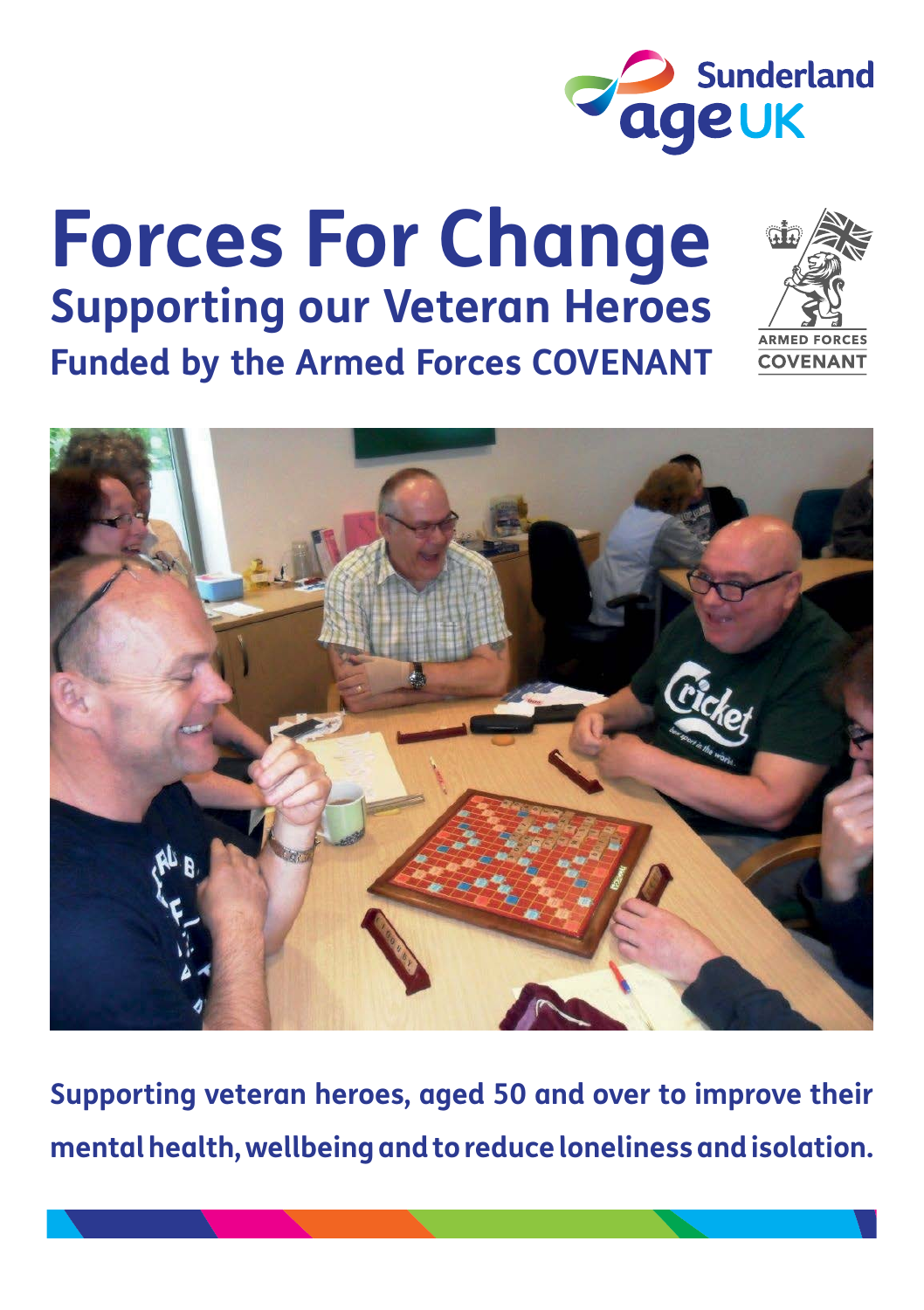

# **What is Forces For Change?**

### **Age UK Sunderland is working in partnership with the Armed Forces Covenant to improve social opportunities for our local veterans.**

The project aims to improve mental health, wellbeing and to reduce loneliness and isolation.

Age UK Sunderland will do this by providing veterans a space to mix with other veterans who may have shared the same or similar experiences and who share a common understanding of those unique experiences.

We will provide support and help veterans to gain access to our 'Forces for Change - Supporting Our Veteran Heroes Project' where they will have the opportunity to take part in many engaging activities.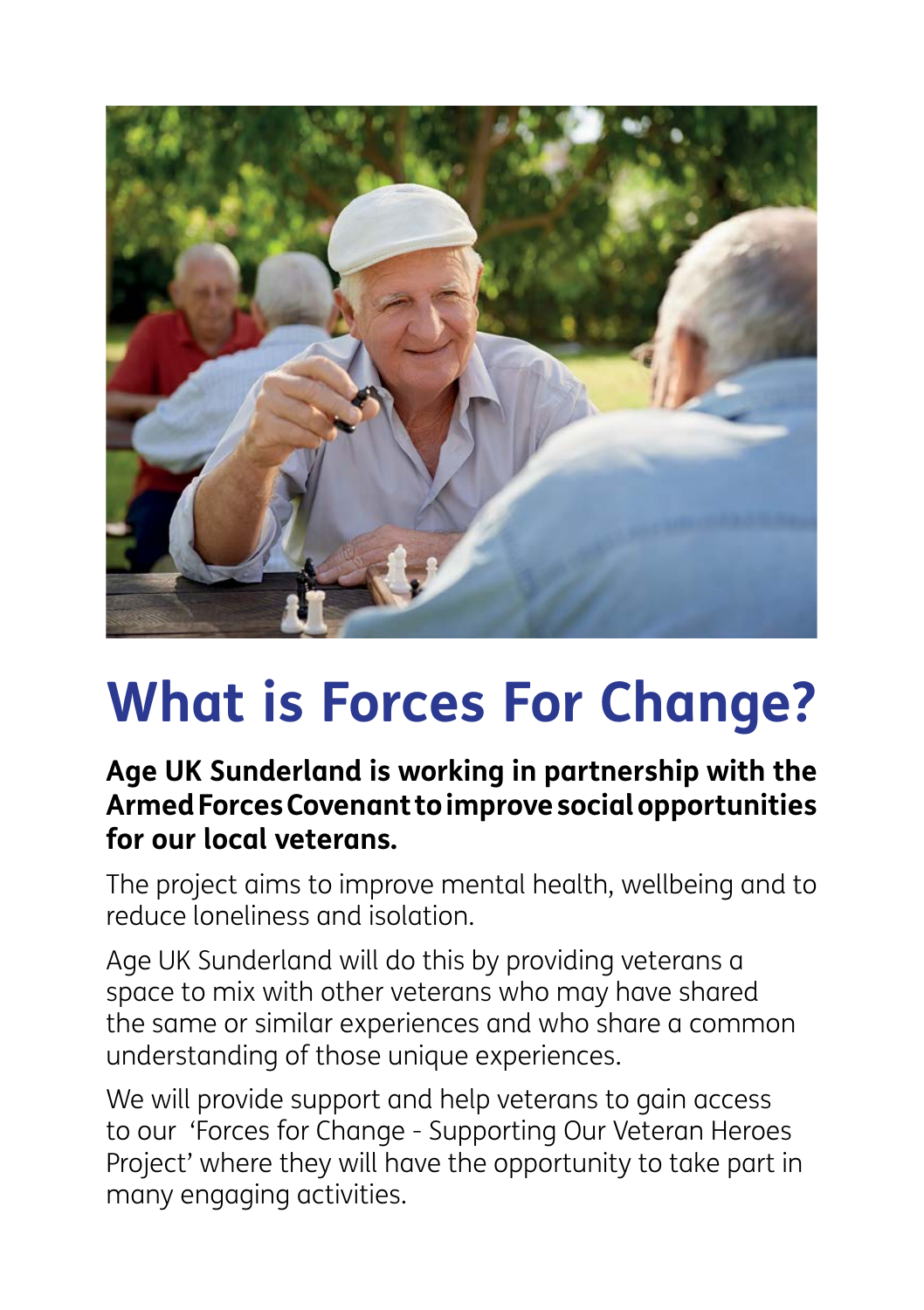## **Support offered by Forces For Change:**

- Weekly group activities
- Face to face group sessions
- Support and advice
- Safe space to talk and listen
- Wide range of activities Veteran led
- Tea/Coffee and refreshments

## **Potential activities can include:**

- Discussions on current affairs, or other pre-selected topics
- Watch a short video on a chosen subject and discuss as a group
- Quizzes & puzzles
- Dominoes & card games
- Fitness and exercise
- Plus many more entertaining and engaging activities, led by you the Veteran.

## **The service is available for veterans who:**

- Are resident within the City of Sunderland
- Are over 50